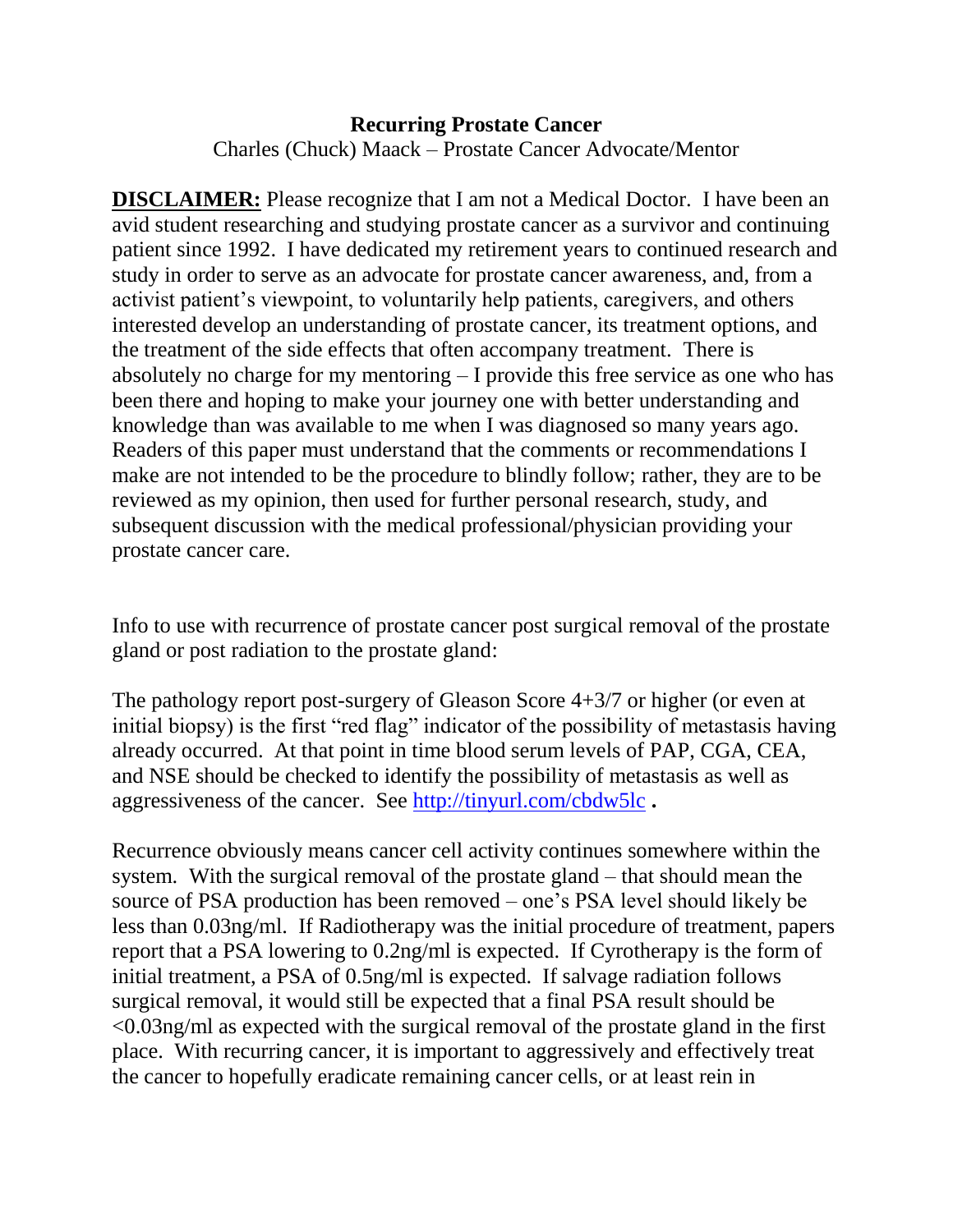continued progression that will hopefully result in years of management to control that progression.

Prolactin level should be checked, since if over 5ng/ml it should be treated with cabergoline/Dostinex to bring it below 5ng/ml and preferably below 3.0ng/ml. The reasoning for this is explained here:<http://tinyurl.com/7w5omeo>**.**

Also recommend blood serum 25-hydroxy Vitamin D level be checked to determine if deficient in this important Vitamin to overall health. Though 32ng/ml is considered the low end of a range up to 100ng/ml, it is preferred to have one's level at least up to 50ng/ml and preferably for prostate cancer patients, within a range of 65ng/ml to 90ng/ml. Reasoning and what to do about it explained here: [http://tinyurl.com/748cx5c.](http://tinyurl.com/748cx5c)

Since with possible metastasis one may also be experiencing the beginning of osteopenia or osteoporosis, bone mineral density (BMD) should be determined with either Quantitative Computerized Tomography (QCT) (preferred) or Dual-Energy X-ray Absorptiometry (DEXA) imaging. Bone resorption can also be checked with a Pyrilinks-D Dpd deoxypyridinolene urine test. Foregoing explained here:<http://tinyurl.com/7ewmovu>

In any event, more often when prostate cancer has recurred the prescribing of a bisphosphonate, with Zometa having been the most prescribed in the past, is recommended to help counter cancer tumor effect on bone as well as play a role in apoptosis of some cancer cells. More recently the medication Xgeva/denosumab is heralded as an improvement over Zometa, and an advantage of this new medication, as well, is that it is a subcutaneous 120mg injection every 30 days compared to having to sit through an infusion of Zometa. Important to be aware when prescribed either of these medications is to have all dental work completed prior to administration of these medications since once on them the patient is to NOT have any dental work such as extractions, root canals, or other dental issues that would impact the jawbone. This is explained here: [http://tinyurl.com/3m78ymg.](http://tinyurl.com/3m78ymg)

Since many men diagnosed with prostate cancer may also be experiencing bone issues of osteopenia or osteoporosis, it is a good idea to consider adding an effective bone supplement formulated for that purpose. I highly recommend looking into this formula development by Medical Oncologist Stephen B. Strum, M.D., FACP, a specialist specifically in research and treatment of recurring and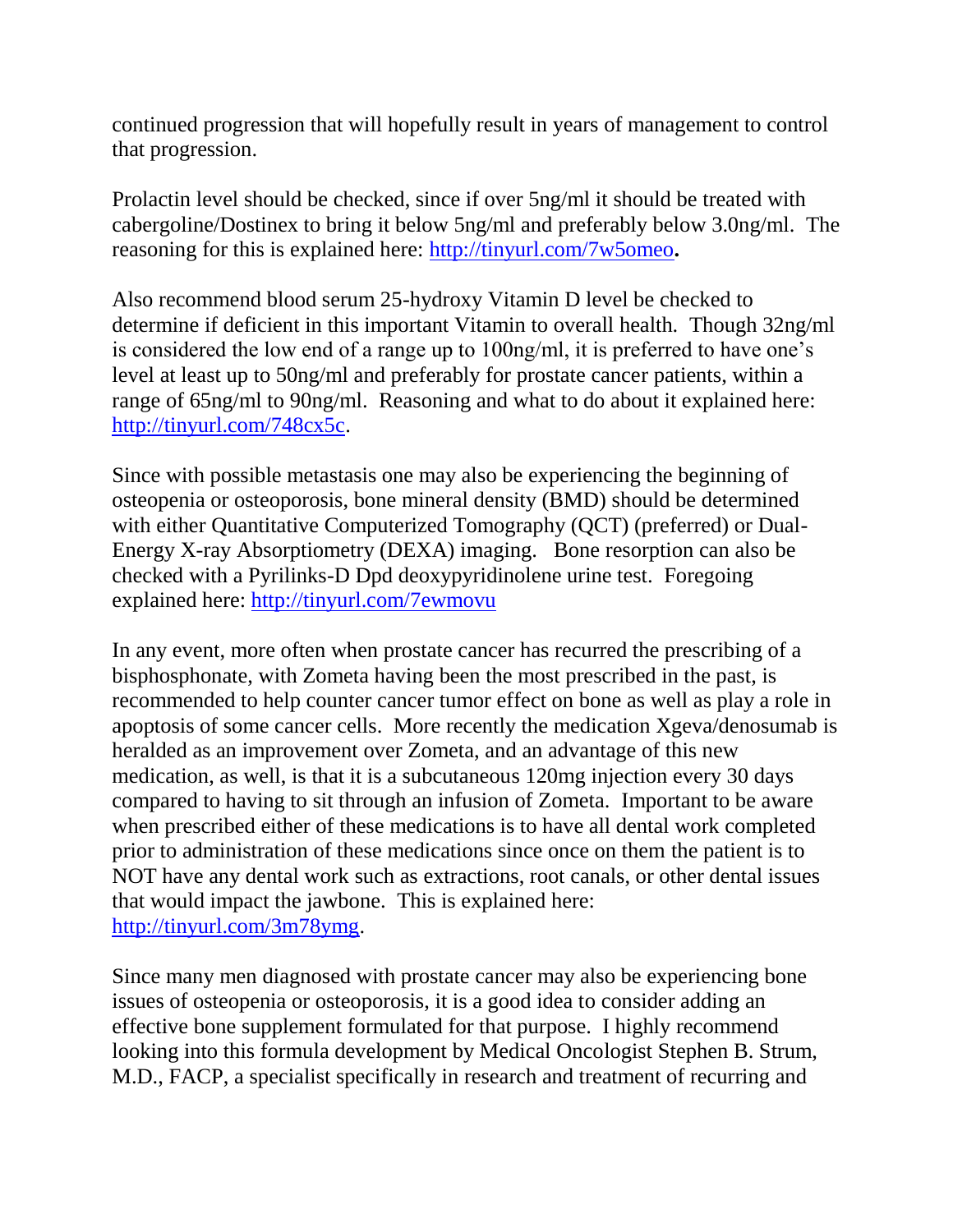advanced prostate cancer since 1983, that includes those supplements important among which also explained in this paper:<http://tinyurl.com/ovnhbj5>

In my opinion it would be ridiculous to hold off more aggressive treatment until PSA reached any level beyond 2.0ng/ml. That "wait" could permit recurring cancer to already be running rampant and metastasis becoming symptomatic.

ADT should be seriously considered and my preference would be triple hormonal blockade (aka ADT3) with an LHRH agonist (Lupron, Eligard, Trelstar, Zoladex) or the GnRH antagonist Firmagon/degarelix; the antiandrogen bicalutamide (the generic of Casodex); and the 5AR inhibitor dutasteride/Avodart. The reason and their different purposes are explained here: [http://tinyurl.com/3ulagd2.](http://tinyurl.com/3ulagd2) Supporting information in this regard are provided in these two papers:

<http://tinyurl.com/3dxq43u> and [http://tinyurl.com/3gfd23r.](http://tinyurl.com/3gfd23r) And since there are side effects that might be experienced, an explanation and remedies are explained here: [http://tinyurl.com/3p9pl3p.](http://tinyurl.com/3p9pl3p)

## **The following is a controversial subject but included for awareness to be discussed with one's Radiation Oncologist if concerned:**

.

**If salvage radiation is being considered as the result of failed surgical removal of the prostate gland, the following two paragraphs, according to Medical Oncologist Charles E. "Snuffy" Myers, also well known as an expert specialist specifically in research and treatment of recurring or advanced prostate cancer.**

**His concern is the effect radiation therapy has on the Immune System CD4 Thelper cells/lymphocytes. It appears from a video presentation he made in this regard that external beam radiation to the entire prostatic bed and its periphery to include adjacent lymph nodes and entry to seminal vesicles can have a very damaging effect on these CD4 T-helper cells, some of the most important cells in our immune system protecting us from viral infections; helping other cells fight bacterial and fungal infections; producing antibodies; fighting cancers; and coordinating the activities of other cells in the immune system. I am not aware whether brachytherapy requires this same concern.**

**Dr. Myers discussed radiation to ogliometastatic prostate cancer wherein cancer may have spread to 5 or less lymph nodes or 5 or less bone locations. Targeted radiation to these specific locations (rather than wide spread radiation) apparently would have a lesser effect on CD4 T-helper cells in the**